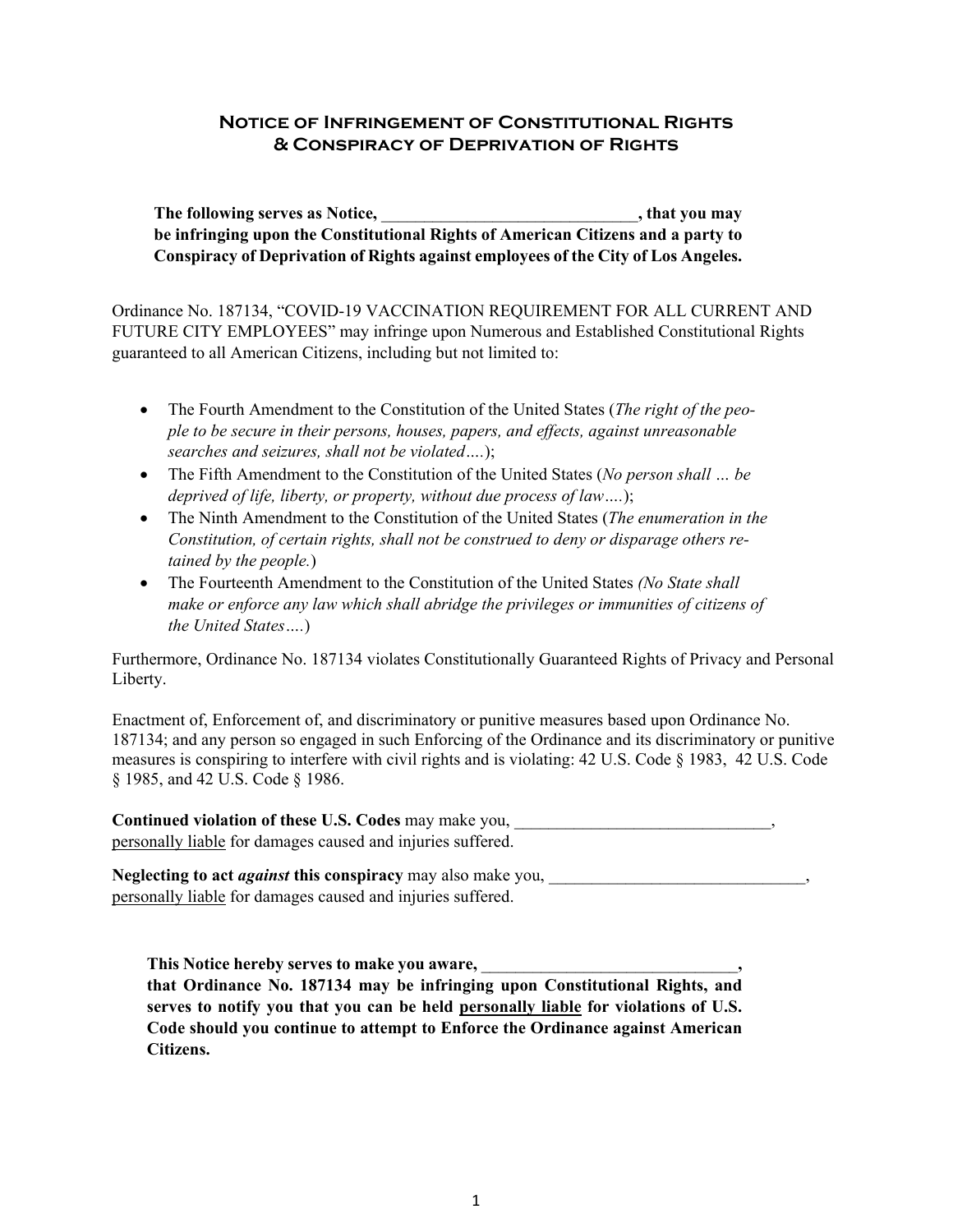## **Notice of Infringement of Constitutional Rights & Conspiracy of Deprivation of Rights**

The City of Los Angeles passed Ordinance No. 187134 titled "COVID-19 VACCINATION REQUIREMENT FOR ALL CURRENT AND FUTURE CITY EMPLOYEES" (the Ordinance) on August 8<sup>th</sup>, 2021. The Ordinance imposes on Citizens of the United States economic coercion and duress, medical experimentation, invasive testing, invasions of privacy, a disregard for bodily autonomy, undue strife, unreasonable limitations, discriminatory practices, as well as other violations of basic human rights. The Ordinance is in violation to the United States Constitution and the laws of The United States. Those public officials who have sworn Oaths to uphold and defend the rights and privileges of Californians, and any who assisted, approved, or otherwise aided in any way the enactment of the Ordinance are in violation of the secured rights of the employees of the City of Los Angeles.

Pursuant to Sec. 4.701(a) of the Ordinance, "all employees must be fully vaccinated for COVID-19, or request an exemption, and report their vaccination status…" This is repugnant to the United States Constitution as per:

- 1. **U.S. Supreme Court, Winston v. Lee, 470 U.S. 753 (1985)**, "the Fourth Amendment recognizes one has the 'right to be secure in his person.'"
- 2. **U.S. Supreme Court, Roe v. Wade, 410 U.S. 113 (1973)**, one has "freedom to care for one's health and person, freedom from bodily restraint or compulsion."
- 3. **U.S. Supreme Court, Griswold v. Connecticut, 381 U.S. 479 (1965)**, "the Fourth and Fifth Amendments were described [...] as protection against all governmental invasions of the sanctity of a man's home and the privacy of life."

Pursuant to Sec. 4.701(b) of the Ordinance, "[…] [T]he COVID-19 vaccination and reporting requirements are conditions of City employment and a minimum requirement for all employees, unless approved for an exemption from the COVID-19 vaccination requirement as a reasonable accommodation for a medical condition or restriction or sincerely held religious beliefs. An employee that has been approved for an exemption must still report their vaccination status."

- 1. **U.S. Supreme Court, Griswold v. Connecticut, 381 U.S. 479 (1965)**, "the Fifth Amendment in its Self-Incrimination Clause enables the citizen to create a zone of privacy, which government may not force him to surrender."
- 2. **U.S. Supreme Court, Obergefell v. Hodges, 576 U.S. (2015)**, "the fundamental liberties protected by the Fourteenth Amendment's due process clause extend to certain personal choices central to individual dignity and autonomy."

Pursuant to Sec. 4.704(a)2 of the Ordinance, "All employees whose vaccination status is unvaccinated, partially vaccinated, or unreported shall be ineligible to promote or transfer until the employee has reported to the appointing authority that they have been fully vaccinated."

Choice itself is not the absence of coercion. Coercion itself presents a choice: refuse and defend, or accept and comply. Only when there is the complete absence of coercion does one have freedom of choice.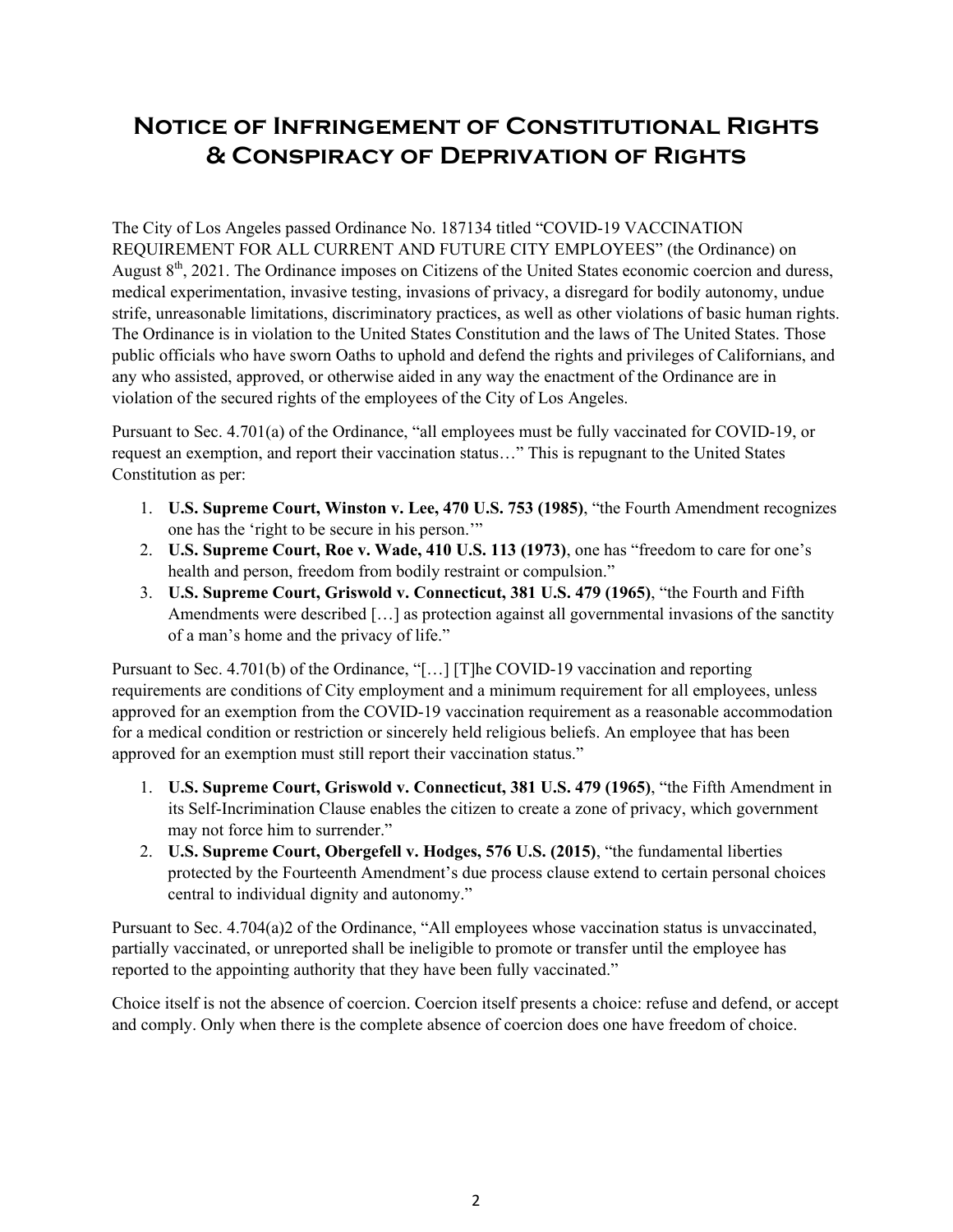- 1. *Freedom of choice*: "The liberty embodied in the exercise of one's rights. 2. the liberty to exercise one's right of privacy  $[\ldots]$ " Black's Law Dictionary 807 (11<sup>th</sup> ed. 2019).
- 2. *Liberty*: "freedom from arbitrary or undue external restraint." Black's Law Dictionary 937 (8<sup>th</sup> ed. 2007).
- 3. *Duress of goods*: "demanding and taking personal property under color of legal authority that either is void or for some other reason does not justify the demand." Black's Law Dictionary 542  $(8<sup>th</sup>$  ed. 2007).
- 4. *Economic duress*: "an unlawful coercion to perform by threatening financial injury at a time when one cannot exercise freewill." Black's Law Dictionary (8<sup>th</sup> ed. 2007).
- 5. *Coercion* 2.: "Conduct that constitutes the economic power to compel another to submit to the wishes of the one who wields it." Black's Law Dictionary 275 ( $8<sup>th</sup>$  ed. 2007).

The Constitution of the United States, pursuant to Article VI, Clause 2, renders any Thing in conflict null and void.

*This Constitution, and the Laws of the United States which shall be made in Pursuance thereof; and all Treaties made, or which shall be made, under the Authority of the United States, shall be the supreme Law of the Land; and the Judges in every State shall be bound thereby, any Thing in the Constitution or Laws of any State to the Contrary notwithstanding.*

**U.S. Supreme Court, Marbury v. Madison, 5 U.S. 137 (1803)** "[..] a legislative act contrary to the constitution is not law."

Any Thing in conflict with the U.S. Constitution is void as if it never existed:

**U.S. Supreme Court, Norton v. Shelby County, 118 U.S. 425 (1886)**, "An unconstitutional act is not law. It confers no rights, it imposes no duties, it affords no protections, it creates no office, it is in legal contemplation as inoperative as though it had never been passed."

As any law, ordinance, statue, bill, or thing infringing on any right of the U.S. Constitution is null and void at the moment it existed, it can thusly be ignored with impunity as per:

**U.S. Supreme Court, Shuttlesworth v. City of Birmingham, 394 U.S. 147 (1969)**, "It is against federal law for any person to deprive any United States citizen of any constitutional right, enumerated or not, under color of an ordinance as per Title 42 U.S. Code § 1983 - *Civil action for deprivation of rights*:

**Every person who, under color of any** statute, **ordinance**, regulation, custom, or usage, of any State or Territory or the District of Columbia, **subjects, or causes to be subjected, any citizen of the United States** or other person within the jurisdiction thereof **to the deprivation of any rights, privileges, or immunities secured by the Constitution and laws, shall be liable to the party injured in an action at law, suit in equity, or other proper proceeding for redress** […]

If you, infringe upon one's rights, you may be held liable for civil and/or criminal punishment.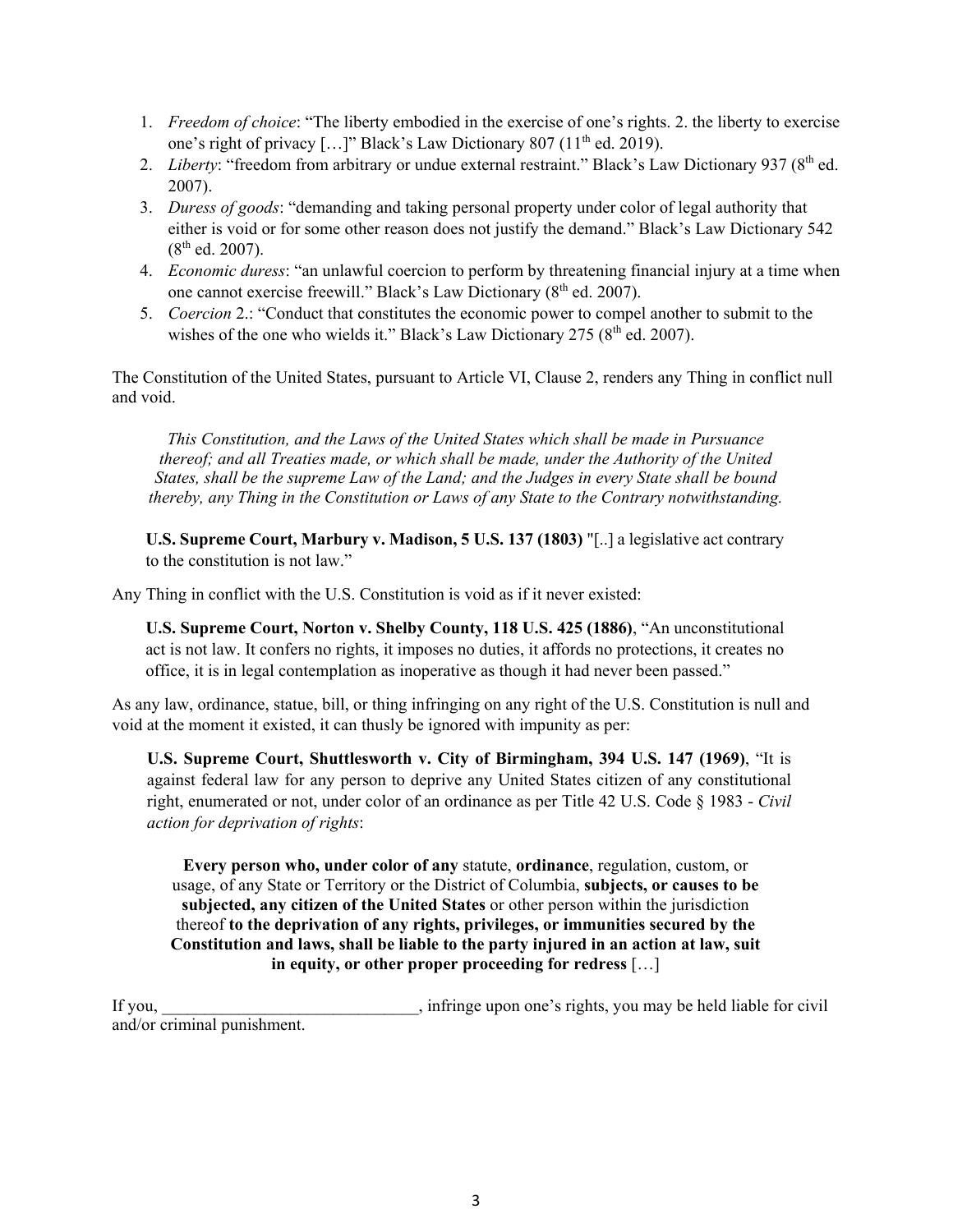The defense of "Good-Faith" does not grant immunity as per:

**U.S. Supreme Court, Owen v. City of Independence, 445 U.S. 622 (1980)**, "A municipality has no immunity from liability under § 1983 flowing from its constitutional violations, and may not assert the good faith of its officers as a defense to such liability"

There is no immunity from § 1983 in the execution of "official" municipal policy as per:

**U.S. Supreme Court, Monell v. Department of Soc. Svcs., 436 U.S. 658 (1978)** "Local governing bodies (and local officials sued in their official capacities) can, therefore, be sued directly under § 1983 for monetary, declaratory, and injunctive relief in those situations where, as here, the action that is alleged to be unconstitutional implements or executes a policy statement, ordinance, regulation, or decision officially adopted or promulgated by those whose edicts or acts may fairly be said to represent official policy."

It is against federal law to conspire to deprive the rights of any person or class of persons as per 42 U.S. Code § 1985 (3) - *Conspiracy to interfere with civil rights*:

If two or more persons in any State or Territory conspire […] for the purpose of depriving, either directly or indirectly, any person or class of persons of the equal protection of the laws, or of equal privileges and immunities under the laws; […] if one or more persons engaged therein do, or cause to be done, any act in furtherance of the object of such conspiracy, whereby another is injured in his person or property, or deprived of having and exercising any right or privilege of a citizen of the United States, the party so injured or deprived may have an action for the recovery of damages occasioned by such injury or deprivation, against any one or more of the conspirators.

All persons who have sworn an oath to the United States Constitution and do, have done, or "cause to be done, any act in furtherance of" the Ordinance are acting in conspiracy to deprive of their rights the employees of the City of Los Angeles.

Furthermore, it is against federal law to not prevent or aid in the prevention of any conspiracy as outlined in section 1985 as per 42 U.S. Code § 1986. *Action for neglect to prevent*:

"Every person who**, having knowledge that any of the wrongs** conspired to be done, and mentioned in section 1985 of this title, are about to be committed, and having power to prevent or aid in preventing the commission of the same, neglects or refuses so to do, if such wrongful act be committed, **shall be liable to the party injured**, or his legal representatives, for all damages caused by such wrongful act, [...]"

The United States Constitution cannot be suspended by any branch of government, at any level:

**U.S. Supreme Court, Ex parte Milligan, 71 U.S. 2 (1866):** "Neither the President nor Congress nor the Judiciary can disturb any one of the safeguards of civil liberty incorporated into the Constitution except so far as the right is given to suspend in certain cases the privilege of the writ of habeas corpus."